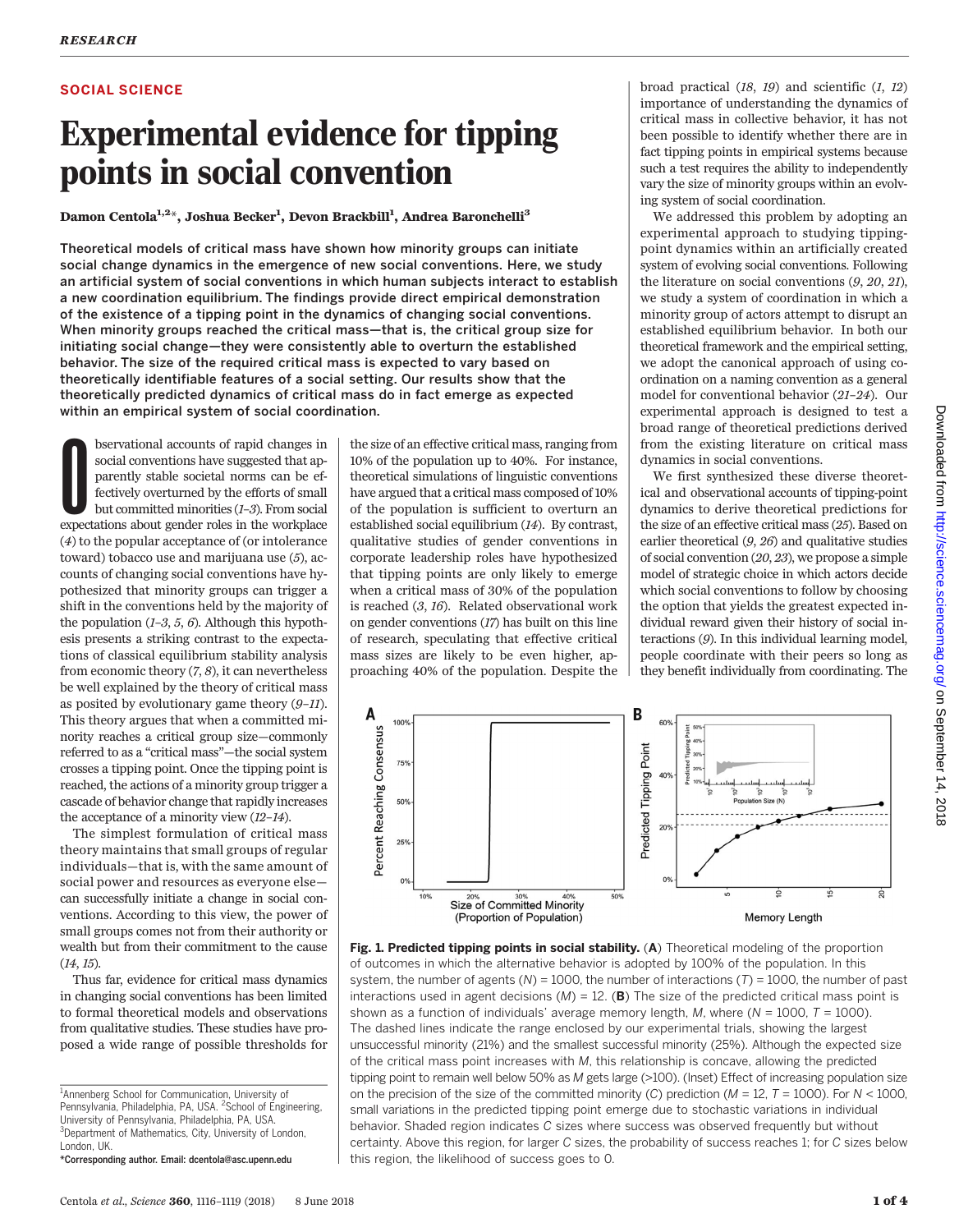model predicts a sharp transition in the collective dynamics of social convention as the size of the committed minority reaches a critical fraction of the population (Fig. 1). When the size of the committed minority is below this predicted tipping point, the dominant social convention is expected to remain stable, whereas above this size it is expected to change (25).

Our theoretical predictions for the size of the critical mass were determined by two parameters: individual memory length  $(M)$  and population size  $(N)$ . Explorations of these parameters (Fig. 1) show that the predicted size of the tipping point changes with individuals' expected memory length  $(M)$ . When participants have shorter memories ( $M < 5$  interactions), the size of the critical mass is smaller. Even under the assumption that people have very long memories  $(M >$ 100 interactions), the predicted critical mass size remains well below 50% of the population (25), indicating that critical mass dynamics may be possible even in systems with long histories. Variations in population size were explored computationally in the range  $20 < N < 100,000$  and were not found to significantly affect the predicted critical mass size (25). Figure 1 shows that for populations in the range  $20 < N < 1000$ , stochastic fluctuations introduce a small uncertainty into the estimate of the critical mass size. However, for population sizes  $N > 1000$ , the predicted tipping point for social change is constant and independent of  $N$  [complete details in (25)].

We recruited 194 subjects from the World Wide Web and placed them into online communities where they participated in a social coordination process (27, 28). Upon arrival to the study, participants were randomly assigned to participate in one of 10 independent online groups, which varied in size from 20 to 30 people. In a given round of the study, the members of each group were matched at random into pairs to interact with one another. Within each pair, both subjects simultaneously assigned names to a pictured object (i.e., a face), attempting to coordinate in the real-time exchange of linguistic alternatives (20, 25). If the players entered the same name (i.e., coordinated), they were rewarded with a successful payment; if they entered different names (i.e., failed to coordinate), they were penalized. In each community, individuals interacted with each other over repeated rounds of randomly assigned pairings, with the goal of coordinating with one another (25). Participants were not incentivized to reach a "global" consensus but only to coordinate in a pairwise manner with their partner on each round. Participants were financially rewarded for coordinating and financially punished each time they failed to coordinate with each other (25). Once a convention was established for the entire population, the incentives strongly favored coordinating on the equilibrium behavior.

After each round, the participants could see only the choices that they and their partner had made, and their cumulative pay was updated



Fig. 2. Time series showing adoption of the alternative convention by noncommitted subjects (i.e., experimental subjects). Gray lines indicate the popularity of the established convention; black lines show the adoption of the alternative convention. Success was achieved when more than 50% of the noncommitted population adopted the new social convention. Trials in the left column show failed mobilization, whereas trials in the right column show successful mobilization. A transition in the collective dynamics happens when C reaches ~25% of the population. Each round is measured as N/2 pairwise interactions, such that each player has one interaction per round on average.

accordingly. They were then randomly assigned to interact with a new member of their group, and a new round would begin. These dynamics reflect common types of online exchanges, in which community members directly interact with the other members of a large, often anonymous population—using, for instance, chat interfaces or messaging technologies—leading them to adopt linguistic and behavioral conventions that allow them to effectively coordinate their actions with other participants' expectations (20, 29 30). Consistent with these types of settings, participants in the study did not have any information about the size of the population that was attempting to coordinate nor about the number of individuals to whom they were connected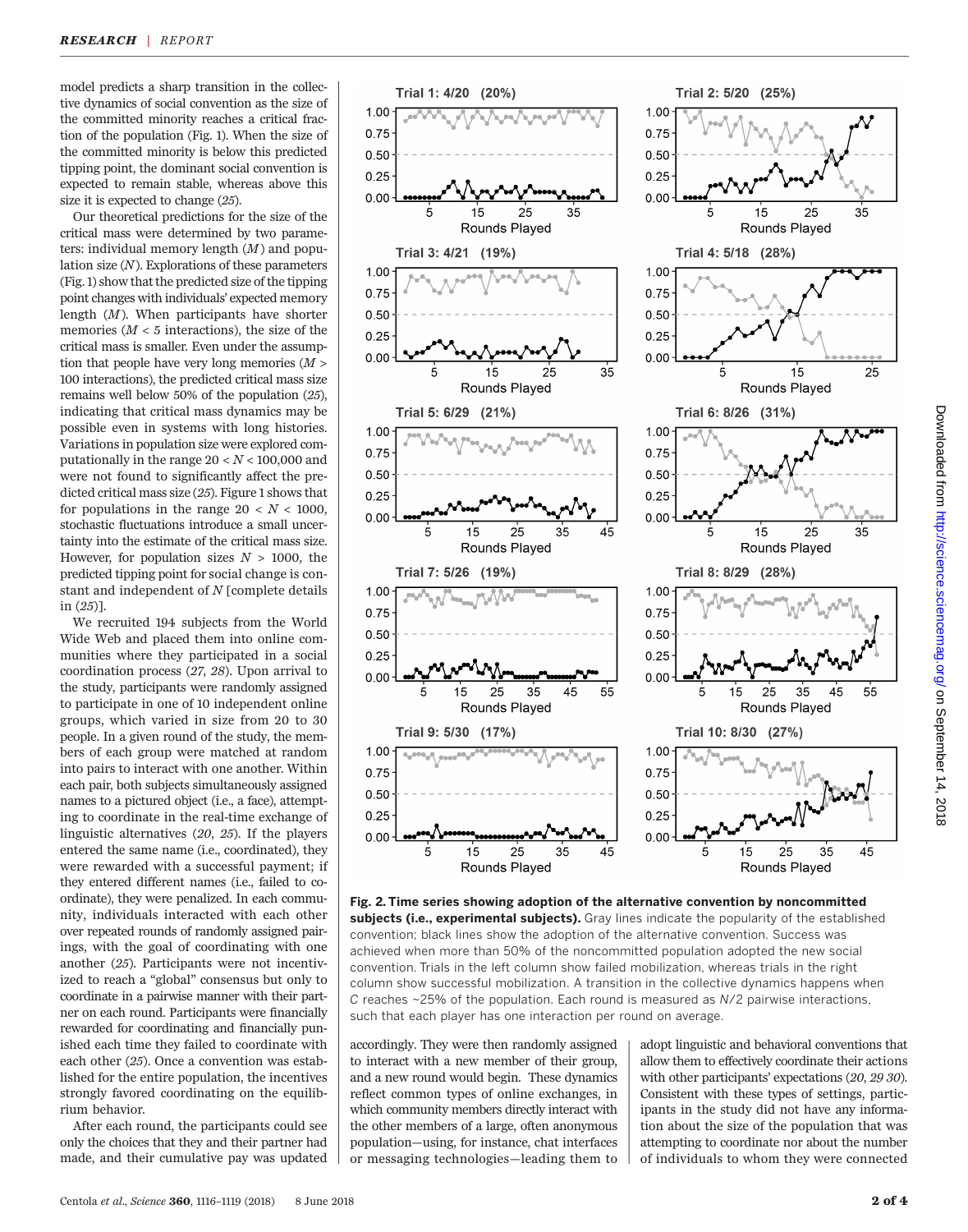### Fig. 3. Final success levels from all trials (gray points indicate trials with C < 25%; black points indicate trials with  $C \geq 25\%$ . Also shown is the theoretically predicted critical mass point (solid line) with 95% confidence intervals ( $N = 24$ ,  $T = 45$ ,  $M = 12$ ; gray area indicates 95% confidence intervals from 1000 replications). The dotted line indicates  $C = 25\%$ . The theoretical model of critical mass provides a good approximation of the empirical findings. For short time periods  $(T < 100$  interactions), the critical mass prediction is not exact (ranging from 20%  $< C < 30\%$  of the population); however,



over longer time periods ( $T > 1000$ ) the transition dynamics become more precise (solid line, 25).

(9, 20, 23). In every group, this interaction process quickly led to the establishment of a groupwide social convention, in which all players in the network consistently coordinated on the same naming behavior (20, 25). Once a convention was established among all experimental participants, we introduced a small number of confederates (that is, a "committed minority") into each group, who attempted to overturn the established convention by advancing a novel alternative (25).

Trials varied according to the size of the committed minority  $(C)$  that attempted to overturn the established convention. In total, we studied the dynamics of critical mass in 10 independent groups, each with a committed minority of a fixed size. Across all 10 groups, the sizes of the committed minorities were in the range (15% <  $C < 35\%$ ).

Figures 2 and 3 report tipping-point dynamics in the collective process of overturning an established equilibrium. Consistent with the expectations of our theoretical model (using empirically parameterized values of  $N$  and  $M$ ), when the size of the committed minority reached  $\sim$ 25% of the population, a tipping point was triggered, and the minority group succeeded in changing the established social convention.

Five trials were conducted. Each trial was composed of two communities—one with the committed minority below the expected critical size  $(C < 25\%)$  and one with it equal to or above  $(C \geq 25\%)$ . In every trial, the community with  $C <$ 25% had only small numbers of converts to the minority view. Over the course of these trials, each of these converts eventually reverted to the dominant norm. Continuous interactions led to occasional switching by subjects throughout the study. However, over all the trials, in the condition where the minority group was smaller than 25% of the population, on average only 6% of the noncommitted population adopted the alternative behavior by the final round of the study.

For each of these unsuccessful trials, we conducted a corresponding trial using another population of the same size but with a larger committed minority (25%  $\leq C \leq 31$ %). In all these groups, the alternative norm reached the majority of the population within the experimental window of observation (Figs. 2 and 3). Over all trials, populations with  $C \ge 25\%$ were significantly more likely to overturn the dominant convention than populations with a committed minority below 25% ( $P = .01$ , Wilcoxon rank sum). We found that in one case (Trial 1) this transition from failure to success was the result of increasing the size of the committed minority by only one person.

Figure 3 shows a summary of final adoption levels across all trials, along with expectations from our empirically parameterized theoretical model, with 95% confidence intervals. Populations with committed minorities ranging from  $25\% \leq C \leq 27\%$  achieved uptake levels between 72 and 100% within the empirical observation window. At  $C = 31\%$ , the committed minority achieved consensus within the window of empirical observation. Figure 3 compares these observations to numerical simulations of the theoretical model using population sizes and observation windows  $(T$  rounds of interaction) comparable to the experimental study ( $N = 24$ ,  $T =$  $100, M = 12$ ). Memory length for these simulations was calibrated using subjects' empirical memory lengths in this study based on their observed behavior over all 10 groups. A memory length in the range  $9 \leq M \leq 13$  provides a good approximation of subjects' observed behavior, correctly predicting 80% of subjects' choices across all trials (25). The theoretically predicted critical mass size from this model fit the experimental findings well (Fig 3). Numerical analyses indicate that with larger population sizes, the critical mass point becomes more exact (See Figs. 1 and 3), approaching 24.3% of the population.

Our experimental results do not show agreement with theoretical predictions from models of social convention that predict low critical mass thresholds, at 10% of the population. However, our findings show good agreement with qualitative studies of gender conventions within organizational settings (3), which hypothesized that a critical mass of ~30% could be sufficient to overturn established norms (16). Our results may suggest that in organizational contexts—where population boundaries are relatively well defined and there are clear expectations and rewards for social coordination among peers—the process of normative changes in social conventions may be well described by the dynamics of critical mass.

The design choices that aided our control of the study also put constraints on the behaviors that we could test. Our experimental design provided subjects with social and financial incentives that strongly favored coordinating on an established social convention (25). However, in the real world, individuals' emotional and psychological commitments to established behaviors can create additional resistance to behavior change (31). To further explore these expectations, supplementary analyses of our theoretical model (fig. S7) (25) extend our basic predictions to consider how the critical mass size may differ under conditions of greater social entrenchment. When actors are more conservative—exhibiting an explicit bias in favor of the established convention (based on a skewed best-response calculation favoring the equilibrium behavior)—tipping-point dynamics were still predicted to be achievable by committed minorities with only marginally larger group sizes.

In delimiting the scope of our findings, we emphasize that the critical mass value of 25% is not expected to be a universal value for changing social conventions. Our results demonstrate that within an endogenous system of social coordination, tipping-point dynamics emerged consistent with theoretical expectations. Further work is required to determine the applicability of our findings to specific social settings. In particular, alternative empirical parameterizations of our model can result in alternative predictions for the expected size of the critical mass. We expect that the findings from our study can be considerably expanded by future empirical work studying the dynamics of tipping points within other empirical systems of social convention.

For instance, an important setting in which these results might be usefully applied concerns the growing ability of organizations and governments to use confederate actors within online spaces to influence conventional behaviors and beliefs. Recent work on the 50 Cent Party in China (32, 33) has argued that the Chinese government has incentivized small groups of motivated individuals to anonymously infiltrate social media communities such as Weibo with the intention of subtly shifting the tone of the collective dialogue to focus on topics that celebrate national pride and distract from collective grievances (32). We anticipate that social media spaces of this kind will be an increasingly important setting for extending the findings of our study to understand the role of committed minorities in shifting social conventions. Similarly, the results from our study may also be usefully applied to the dynamics of critical mass in other online settings, such as changing social expectations regarding (i) the standards of civility on Facebook and other online discussion forums (19, 34), (ii) the acceptability of bullying behavior in adolescent chat groups (35), and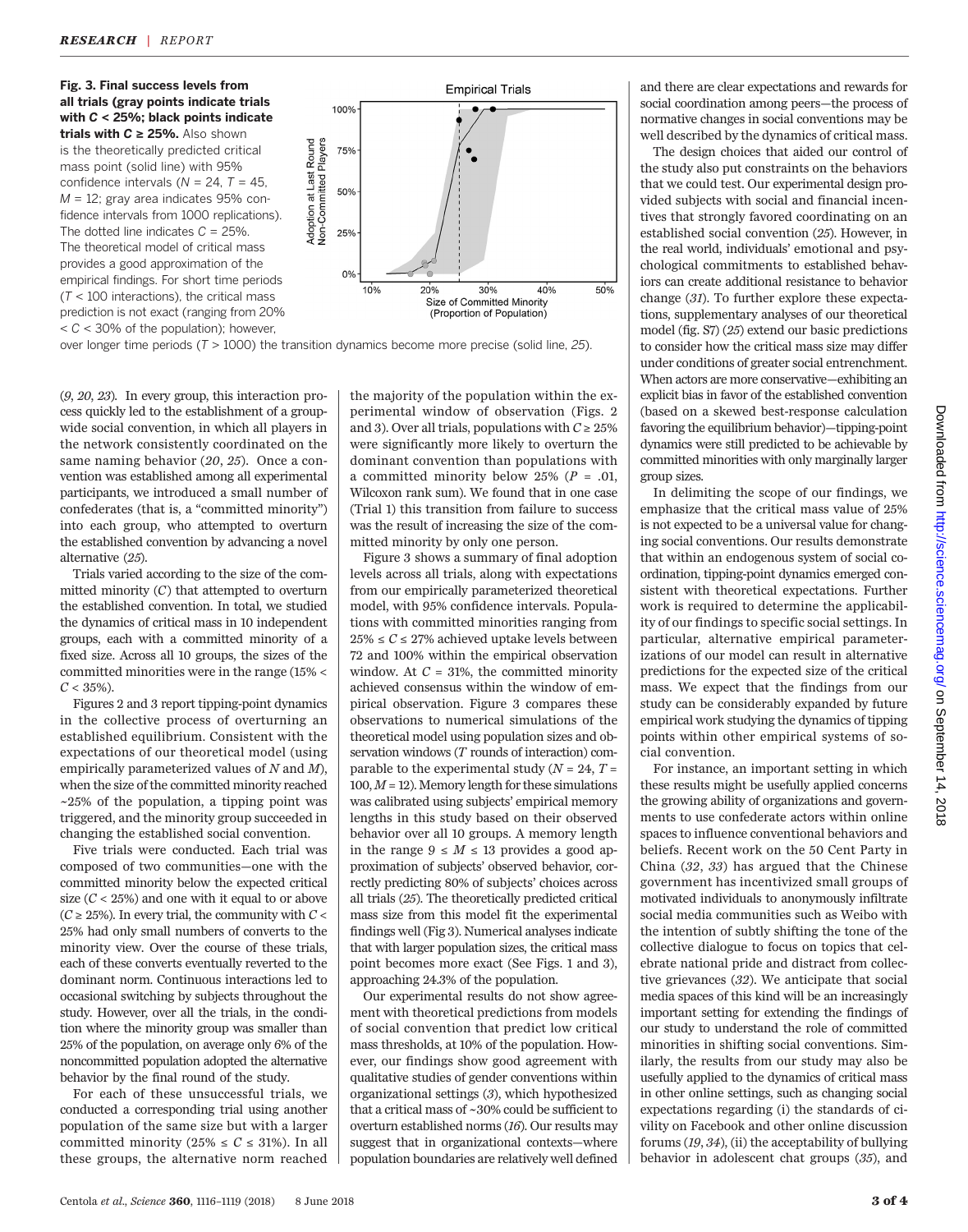(iii) the appropriate kinds of content to share with strangers over social media (36), all of which have been suggested to exhibit susceptibility to shifts in conventional behavior as a result of the activity of a small fraction of the population (19, 34, 36).

#### REFERENCES AND NOTES

- T. Kuran, Am. J. Sociol. 100, 1528-1551 (1995).
- 2. K. D. Opp, C. Gern, Am. Sociol. Rev. 58, 659–680 (1993).
- 3. R. M. Kanter, Am. J. Sociol. 82, 965–990 (1977).
- 4. D. Dahlerup, L. Freidenvall, Int. Fem. J. Polit. 7, 26–48 (2005).
- 5. S. Bikhchandani, D. Hirshleifer, I. Welch, J. Polit. Econ. 100. 992–1026 (1992).
- 6. T. Kuran, Private Truths, Public Lies: The Social Consequences of Preference Falsification (Harvard Univ. Press, 1997).
- 7. J. C. Harsanyi, R. Selten, A General Theory of Equilibrium Selection in Games (MIT Press, Cambridge, 1988).
- 8. J. F. Nash, Proc. Natl. Acad. Sci. U.S.A. 36, 48–49 (1950). 9. H. P. Young, Econometrica J. Econom. Soc. 61, 57-84
- (1993). 10. M. Kandori, G. J. Mailath, R. Rob, Econometrica J. Econom. Soc.
- 61, 29–56 (1993). 11. G. Ellison, Econometrica J. Econom. Soc. 61, 1047–1071
- (1993). 12. T. Schelling, Micromotives and Macrobehavior (Norton,
- New York, 1978). 13. M. Granovetter, Am. J. Sociol. 83, 1420–1443 (1978).
- 14. J. Xie et al., Phys. Rev. E Stat. Nonlin. Soft Matter Phys. 84,
- 011130 (2011). 15. D. M. Centola, Ration. Soc. 25, 3–40 (2013).
- 16. D. Dahlerup, Scand. Polit. Stud. 11, 275–298 (1988).

17. S. Grey, Polit. Gend. 2, 492–502 (2006).

(Cambridge Univ. Press, 1993). 19. K. Nyborg et al., Science 354, 42–43 (2016). 20. D. Centola, A. Baronchelli, Proc. Natl. Acad. Sci. U.S.A. 112,

1989–1994 (2015).

(2009).

2009).

materials.

(2012).

(2017).

(2014).

Press, Cambridge, 1969).

Data Min., 44–54 (2006).

New York, ed. 2, 2015).

PLOS ONE 11, e0164286 (2016).

18. G. Marwell, P. Oliver, The Critical Mass in Collective Action

21. D. Lewis, Convention: A Philosophical Study (Harvard Univ.

23. S. Garrod, G. Doherty, Cognition 53, 181–215 (1994). 24. L. Wittgenstein, Philosophical Investigations (John Wiley & Sons,

25. Materials and methods are available as supplementary

Mech. Theory Exp. 2006, P06014 (2006). 27. D. Centola, Science 334, 1269–1272 (2011). 28. D. Centola, Science 329, 1194–1197 (2010).

22. C. Castellano, S. Fortunato, V. Loreto, Rev. Mod. Phys. 81, 591

26. A. Baronchelli, M. Felici, V. Loreto, E. Caglioti, L. Steels, J. Stat.

29. L. Backstrom, D. Huttenlocher, J. Kleinberg, X. Lan, Group formation in large social networks: membership, growth, and evolution. Proc. 12th ACM SIGKDD Int. Conf. Knowl. Discov.

30. F. Kooti, H. Yang, M. Cha, P. K. Gummadi, W. A. Mason, The Emergence of Conventions in Online Social Networks. Proc. Sixth Int. AAAI Conf. Weblogs Soc. Media ICWSM 2012

31. C. Tilly, S. Tarrow, Contentious Politics (Oxford Univ. Press,

33. G. King, J. Pan, M. E. Roberts, Science 345, 1251722

34. A. Antoci, A. Delfino, F. Paglieri, F. Panebianco, F. Sabatini,

32. G. King, J. Pan, M. E. Roberts, Am. Polit. Sci. Rev. 111, 484–501

- 35. E. L. Paluck, H. Shepherd, P. M. Aronow, Proc. Natl. Acad. Sci. U.S.A. 113, 566-571 (2016).
- 36. C. Shih, The Facebook Era: Tapping Online Social Networks to Market, Sell, and Innovate (Pearson Education, 2010).

#### ACKNOWLEDGMENTS

We gratefully acknowledge research assistance from S. Kim and N. Herbert, helpful suggestions from P. Starr and A. van de Rijt, and programming assistance from A. Wagner and R. Overbey. This research was approved by the Institutional Review Board at the University of Pennsylvania, where the study was conducted, and it included informed consent by all participants in the study. Funding: The authors received no external funding in support of this research. Author contributions: D.C. and A.B. designed the study. J.B. and D.B. collected the data. D.C., J.B., D.B., and A.B. analyzed the data. D.C. wrote the manuscript. All authors commented on and approved the final manuscript. Competing interests: The authors declare that they have no competing interests. Data and materials availability: The datasets are available upon request and upon publication will be publicly available for download from the university Web site: [http://ndg.asc.upenn.](http://ndg.asc.upenn.edu/experiments/creating-critical-mass) [edu/experiments/creating-critical-mass](http://ndg.asc.upenn.edu/experiments/creating-critical-mass). Upon publication, the data will be available at Dataverse, doi[:10.7910/DVN/11HUAG.](10.7910/DVN/11HUAG) The code in R is available on GitHub at [https://github.com/](https://github.com/NetworkDynamicsGroup/BestResponseNameGame) [NetworkDynamicsGroup/BestResponseNameGame.](https://github.com/NetworkDynamicsGroup/BestResponseNameGame)

#### SUPPLEMENTARY MATERIALS

[www.sciencemag.org/content/360/6393/1116/suppl/DC1](http://www.sciencemag.org/content/360/6393/1116/suppl/DC1) Materials and Methods

Supplementary Text Figs. S1 to S7 References (37)

3 January 2018; accepted 20 April 2018 10.1126/science.aas8827